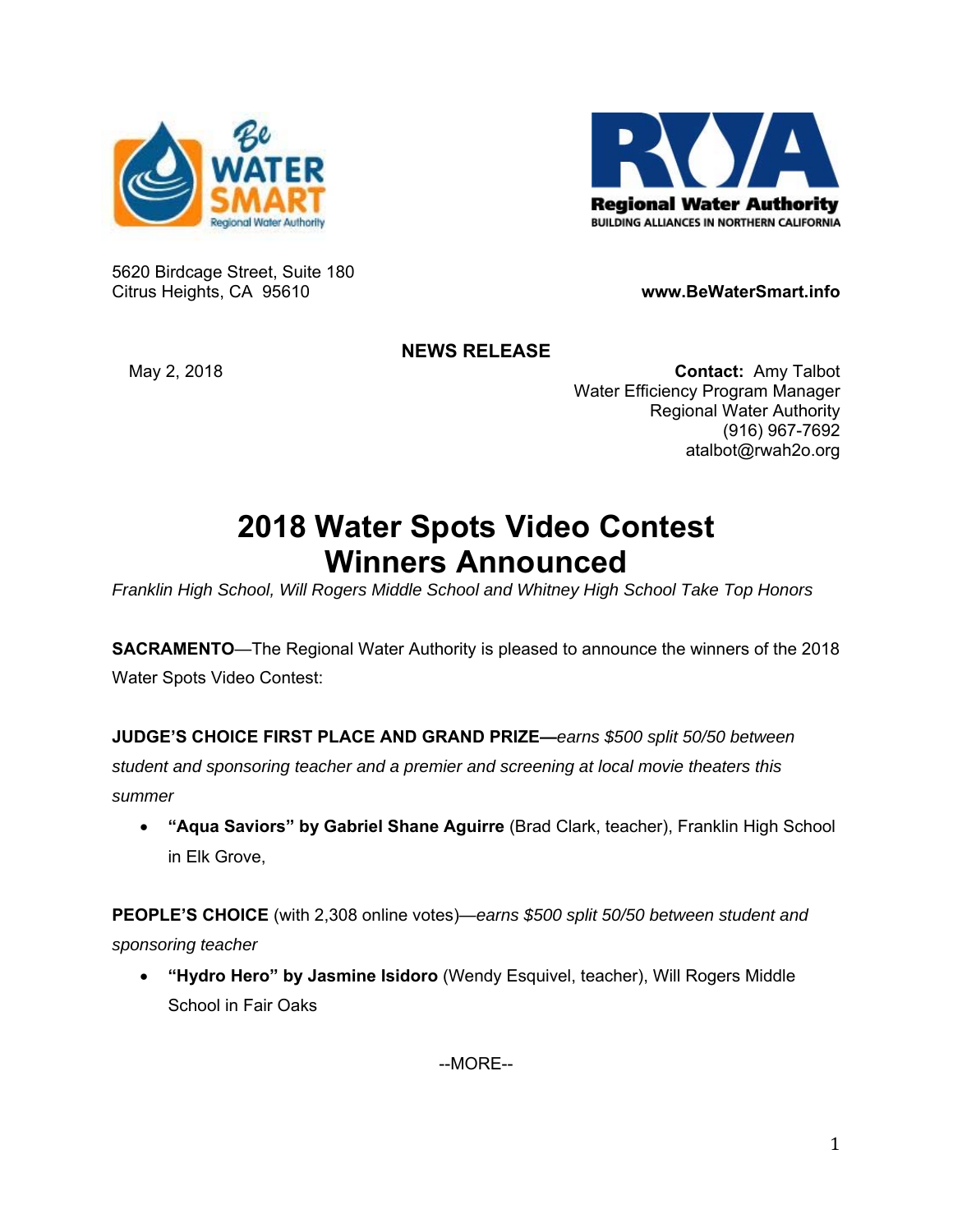## **JUDGE'S CHOICE SECOND PLACE—***earns \$300 split 50/50 between students and*

*sponsoring teacher*

 **"Water-Saving Woman" by Camille Baldovino and Jillian Madden** (Ben Barnholdt, teacher), Whitney High School in Rocklin

**JUDGE'S CHOICE THIRD PLACE—***earns \$200 split 50/50 between students and sponsoring teacher*

 **"The Hero in You" by Amanda Mendoza and Mikayla Ayala** (Ben Barnholdt, teacher), Whitney High School in Rocklin

**TOP SCORING VIDEO FROM EACH SCHOOL—***earns a \$50 Amazon gift card*

- **"Water Spots Sketch PSA" by Catie Ross** (Matt Rowland, teacher), Arden Middle School in Sacramento
- **"Splash Splash" by Michaela Amoult and Camden Branson** (Rebecca Long, teacher), California Middle School in Sacramento
- **"Be a Water Hero" by Emmy Harmon, Madison Jones, Emely Ramirez and Sloan Woods** (Vernon Bisho, teacher), Center High School in Antelope
- **"Sink Superheroes" by Jayson Ventura** (Brad Clark, teacher), Franklin High School in Elk Grove
- **"H2O Hero Everyone" by Savannah Evans, Talyn Lair and Leila Rasheed** (Jason Cummings, teacher), Rio Linda High School in Rio Linda
- **"You Can Be An H2O Hero" by Bethany Oh and Alyssa Pearce** (Ben Barnholdt, teacher), Whitney High School in Rocklin
- **"Water Power" by Leo Bell, Jason Nyachhayon and Michelle Hernandez** (Wendy Esquivel, teacher), Will Rogers Middle School in Fair Oaks
- **"Heroes Don't Need Capes" by Jacob Lynch and Mikko Gonzales** (Mark Hajewski, teacher), Woodcreek High School in Roseville

Winning videos were among the 100 submitted by middle and high school students from

--MORE--